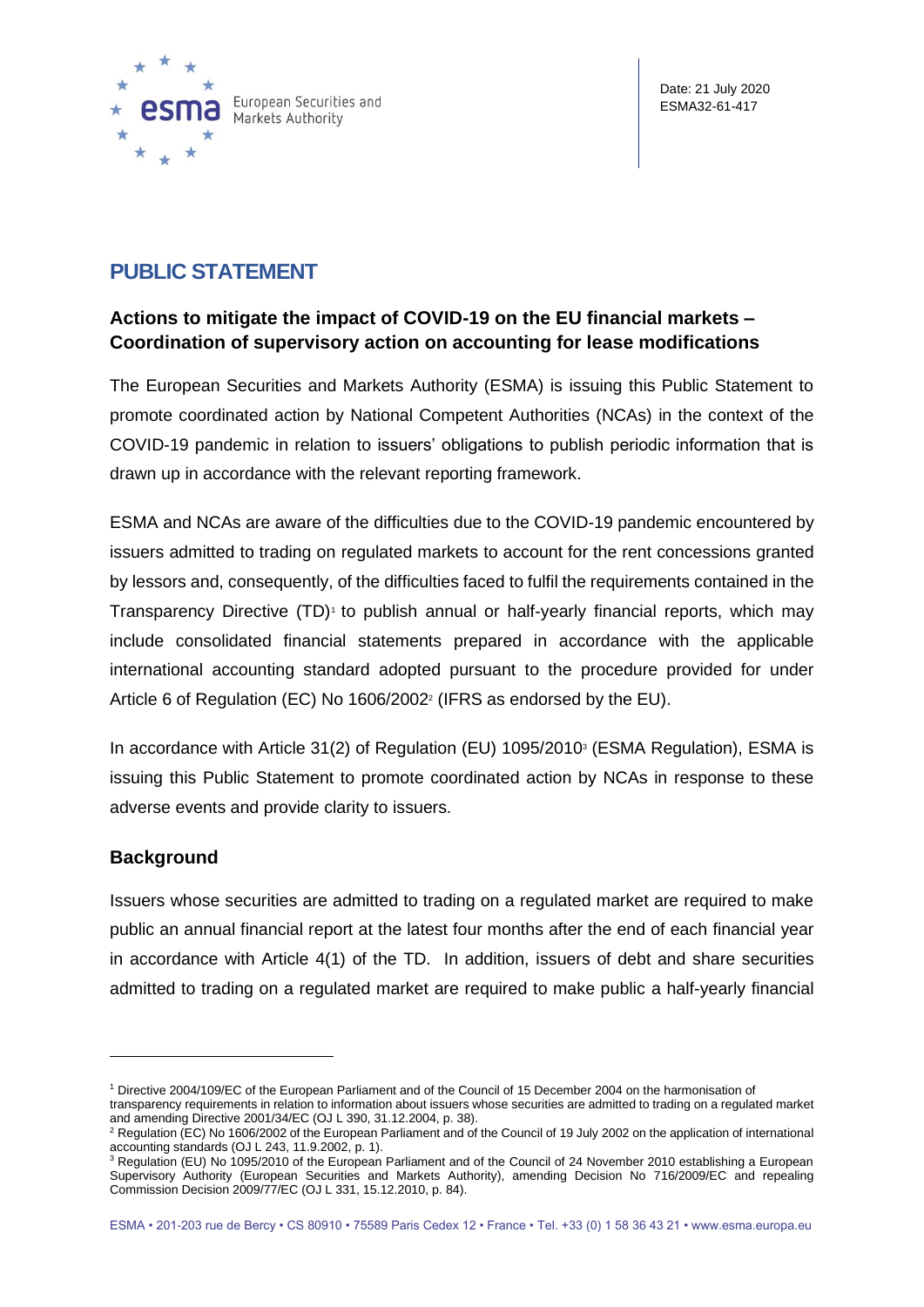

report covering the first six months of the financial year in accordance with Article 5(1) of the TD.

As set out in Article 4(3) and 5(3) of the TD, where issuers are required to prepare consolidated financial statements as part of their annual or of their half-yearly financial report, those need to be prepared in accordance with the international accounting standards adopted pursuant to the procedure provided for under Article 6 of Regulation (EC) No 1606/2002 – a procedure known as EU endorsement.

IFRS 16 *Leases* was adopted by the EU on 31 October 2017<sup>4</sup> and contains requirements that specify the accounting for changes in lease payments, including rent concessions. In May 2020, following an accelerated due process, the International Accounting Standards Board (IASB) published an amendment to IFRS 16 ("COVID-19 related rent concessions – Amendment to IFRS 16", hereafter IFRS 16 amendment) which provides a practical relief from the standard's requirements to lessees who were granted COVID-19-related rent concessions. This amendment is effective for annual reporting periods beginning on or after 1 June 2020 but may also be applied early.

As of today, the IFRS 16 amendment is not yet adopted pursuant to the EU endorsement procedure. The Accounting Regulatory Committee (ARC) voted in favour of the amendment on 2 July. On 8 July, the EC formally transmitted the file to the European Parliament (EP) and the Council, who have three months to object.

ESMA acknowledges that the COVID-19 outbreak brings significant challenges for issuers applying the existing requirements to the potentially large volume of COVID-19-related rent concessions which have been granted in many jurisdictions. In particular, ESMA appreciates the practical difficulties of applying the existing IFRS 16 lease modifications requirements to COVID-19-related rent concessions. ESMA is also aware of the fact that such difficulties may result in diversity in application of the IFRS 16 requirements.

## **ESMA Action – Coordination of supervisory action on accounting for lease modifications**

<sup>4</sup> Commission Regulation (EU) 2017/1986 of 31 October 2017 amending Regulation (EC) No 1126/2008 adopting certain international accounting standards in accordance with Regulation (EC) No 1606/2002 of the European Parliament and of the Council as regards International Financial Reporting Standard 16 (OJ L 291, 9.11.2017, p. 1).